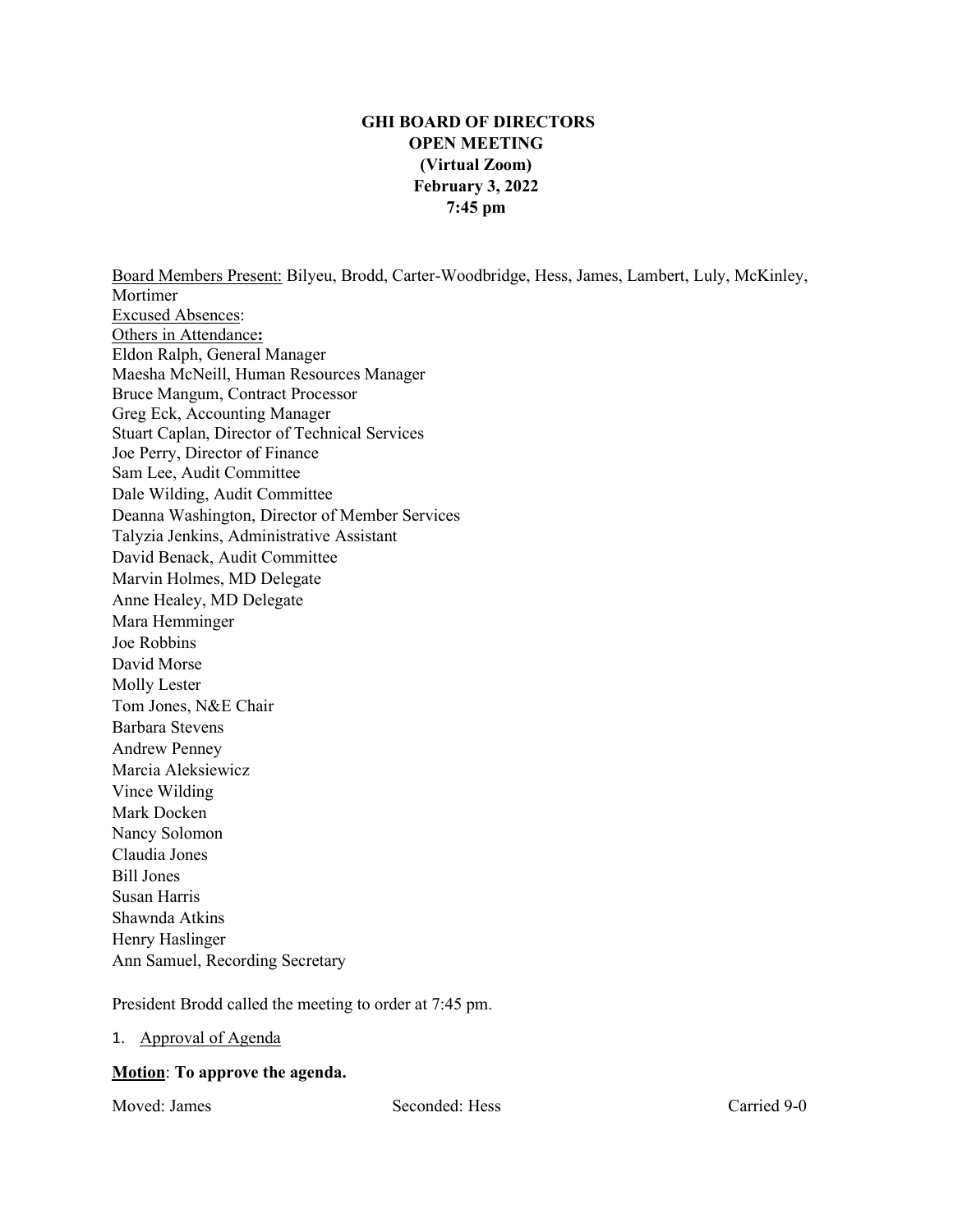## 2. Statement of Closed Meetings

## 2a. Statement of a Closed Meeting on January 20, 2022 (Attachment #1)

GHI's Board of Directors held a closed meeting at 7:00 PM on January 20, 2022, via internet audio/video conference to discuss the following matters, as specified in the noted sub-paragraphs of the Maryland Cooperative Housing Corporation Act § 5-6B-19 (e) (1):

| 1. Consider Approval of the following Contracts:                                | (V1)   |
|---------------------------------------------------------------------------------|--------|
| • 2022-23 Contract for Yardi Property Management System – 2nd reading           |        |
| • Contract for Repairs to a GHI Unit $-$ 2nd reading                            |        |
| • Contract for Repairs to a GHI Unit – 1st and only reading                     |        |
| 2. Request by a Prospective Member for an Exception to the GHI Member Selection | (1V)   |
| Criteria Policy                                                                 |        |
| 3. Request by a Member to Assign Their Unit to GHI                              | (1V)   |
| 4. Member Financial Matters                                                     | (viii) |
| 5. A Complaint Matter                                                           | (1V)   |

During the meeting, the Board of Directors approved the following contracts:

a) A contract with Yardi Systems Inc. for use of its Yardi property management system by GHI during March 2022 to February 2023, at a cost of \$44,290, with an amount of 10% for contingencies for a total cost not exceeding \$48,719.

b) A contract with Q&A Home Improvements to repair a unit that was assigned to GHI, at the contractor's bid of \$16,850 plus 10% for contingencies, for a total not to exceed \$18,535.

c) A contract with Q&A Home Improvements to repair a unit that was assigned to GHI, at the contractor's bid of \$13,850 plus 10% for contingencies, for a total not to exceed \$15,235.

The motion to hold the closed meeting was approved during the open meeting of January 6, 2022, by Directors Bilyeu, Brodd, Carter-Woodbridge, James, Luly, McKinley and Mortimer.

#### 2b. Statement of a Closed Meeting Held on February 3, 2022

GHI's Board of Directors held a closed meeting at 7:00 pm on February 3, 2022, via internet audio/video conference to discuss the following matters, as specified in the noted sub-paragraphs of the Maryland Cooperative Housing Corporation Act § 5-6B-19 (e) (1):

| Approve Minutes of the Closed Meeting held on December 16, 2021 | $\cdots$<br>[ V11 ] |
|-----------------------------------------------------------------|---------------------|
| 2. Rental Permit Request from a Member                          | 1V                  |
| <b>Member Financial Matters</b>                                 | [ V111]             |
| <b>Member Complaint Matters</b>                                 | (iv)                |

The motion to hold the closed meeting was approved during the open meeting of January 20, 2022, by Directors Bilyeu, Brodd, Carter-Woodbridge, Hess, James, Lambert, Luly, McKinley and Mortimer.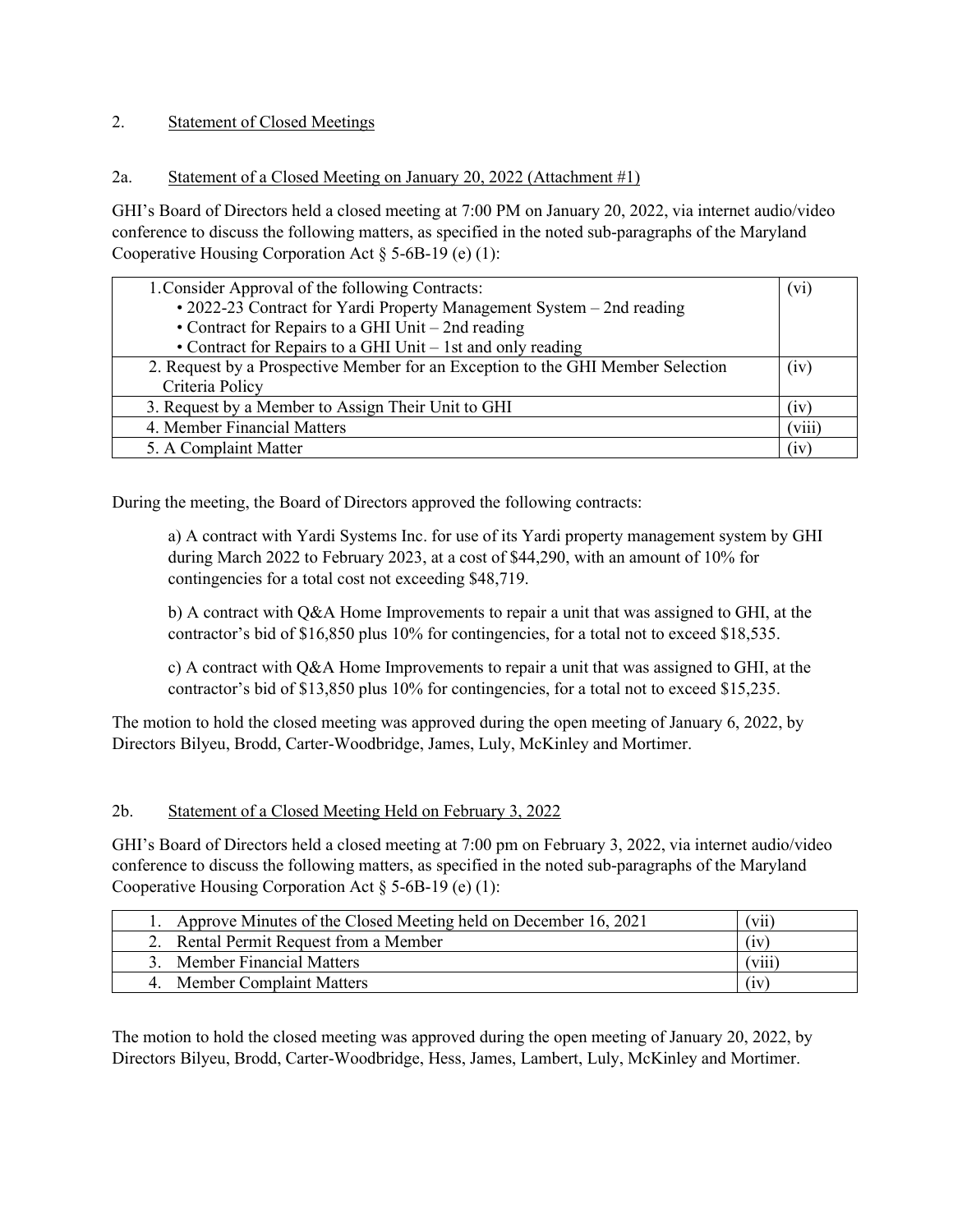### 3. Visitors and Members (Comment Period)

Molly Lester had questions regarding a deficiency in insurance costs as a result of the Board approval of a policy that was identified as 43% higher than the amount adopted by the Board in November 2021. She mentioned concerns about existing deficiencies on frame homes in the areas of replacement reserves and insurance. Molly also asked for clarification on a state law pertaining to the review of replacement reserves at annual budget approval time. She explained her understanding of how the law is to be applied and requested information on when the Board would communicate to members the basis for the rise in insurance costs. President Brodd responded to the member regarding the member's questions and concerns.

Tom Jones, Chair of the Nominations and Elections Committee, reminded members of the upcoming election in the Spring and the need to identify nominations for Board and Audit Committee openings. Interested members should reach out to the N&E Committee and the Annual Candidate Packet is available on the GHI website.

Claudia Jones inquired when minutes for November 4, 2021 and November 18, 2022 would be posted on the GHI webpage. President Brodd acknowledged Claudia's concerns and advised it would be addressed.

## 4. Approval of Membership Applications

# **Motion: I move that the Board of Directors approve the following persons into the cooperative and membership be afforded them at the time of settlement:**

- James R.Whipple and Bria A. Murray, Joint Tenants;
- Maurice K. Crawford, Sole Owner;
- Nona Austin, Sole Owner;
- Tina M. Scites, Sole Owner;
- Jody Glick, Sole Owner;
- Sofia Terra and Alexandra Terra, Tenants by the Entirety;
- Carlos A. Hester, Sole Owner.

Moved: James Seconded: Hess Carried: 9-0

## **Motion: I move that the Board of Directors approve the following Mutual Ownership Contract change:**

• David Michael Hunt and David Maxwell Hunt, Joint Tenants, is hereby changed to David M. Hunt and Lilianna M. Aquirre-Hunt, Tenants by the Entirety.

| Moved: James | Seconded: Carter-Woodbridge | Carried: 9-0 |
|--------------|-----------------------------|--------------|
|--------------|-----------------------------|--------------|

5. Committee Reports

Director McKinley updated the Board on the Buildings Committee's work on the pilot study for pipe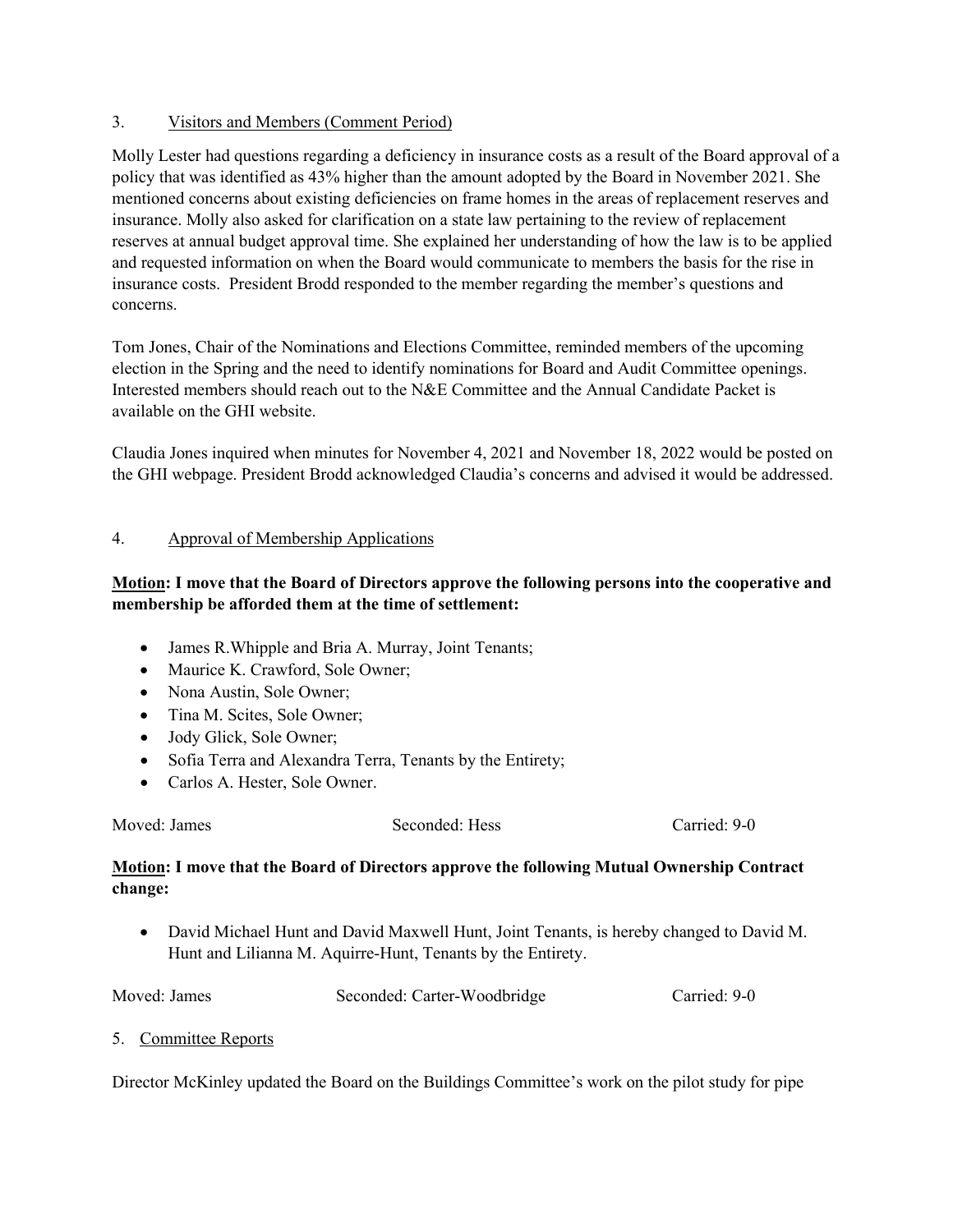replacement and refurbishment. Director McKinley also stated that the Buildings Committee is working on determining how the NCOZ overlay zone will impact existing GHI rules.

Director McKinley updated the Board on the report for impervious surfaces being prepared by the Storm Water Management Subcommittee. The SWMS expects the revised version to be ready for presentation to the Architectural Review Committee at their next meeting.

President Brodd updated the Board on the survey that was distributed by the Transition Task Force. President Brodd explained that approximately 200 responses have been received and the deadline for submission is February 9, 2022. President Brodd congratulated the members who received the first two \$50 gift certificates awarded for participation.

### 6. For Action or Discussion

## 6a. Proposed Solar PVES Pre-paid Power Purchase Agreement –1streading (Attachment #3a-3b)

During the Annual Membership Meeting on May 10, 2018, a vote was taken to authorize GHI's Board of Directors to enter into a contract to install a solar photovoltaic electrical system to supply electricity for GHI's Administration Building. Two options were considered and approved.

## • **Option 1, as Amended**

On behalf of the Board, be it moved that the membership of Greenbelt Homes Inc. permits the Board of Directors to enter into a contract to purchase a solar panel system of at least 125 kilowatt capacity, for no more than \$280,000 that would supply electricity to GHI's Administration Buildings.

## • **Option 2, as Amended**

On behalf of the Board, be it moved that the membership of Greenbelt Homes Inc. permits the Board of Directors to enter into a Power Purchase Agreement (PPA) for a solar panel system that would supply electricity to GHI's Administration Buildings, not to exceed \$22,000 for the first year with adjustments for the rising cost of electricity in future years.

In 2018, GHI entered into a Power Purchase Agreement (PPA) with Sustainable Energy Systems LLC, whereby SES financed and constructed a 133KW (AC) solar photovoltaic energy system (PVES) on the premises of the Administration Building Complex. Under the terms of this agreement, GHI would purchase electrical energy for a minimum of 15% less than the rate PEPCO charges.

SES has offered to amend the current agreement from a Power Purchase Agreement (PPA) to a pre-paid PPA. Under the pre-paid PPA, GHI would pay SES \$258,155.52 at the beginning of the contract; an amount that is equivalent to savings GHI would accrue in electrical costs plus solar renewable energy credits received by year 9 after the system is commissioned. SES would own the system for a period of 5 years and then sell or donate the system to GHI.

On May 6, 2021, the Board established a task force comprised of Steve Skolnik, Chuck Hess, and Eldon Ralph (staff liaison) to negotiate with SES and formulate a draft pre-paid PPA. On July 1st, the Board reviewed the task force's report which included a draft pre-paid PPA and financial analyses showing the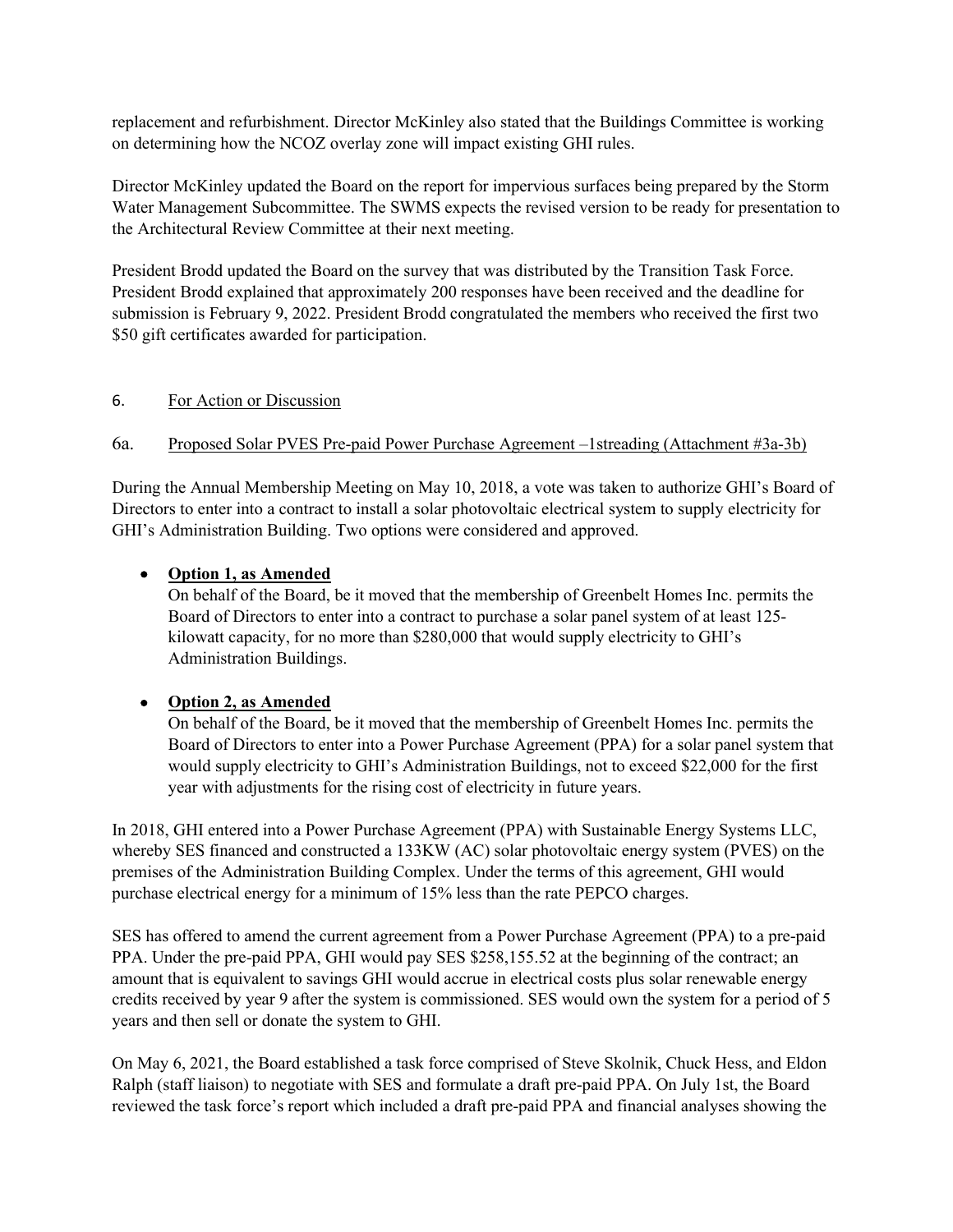savings that GHI would obtain from the current PPA and from the proposed pre-paid PPA. The Board directed the Manager to request legal counsel to review the draft pre-paid power PPA and also advise whether GHI's bylaws and the 2018 membership vote allowed the Board to enter into the proposed prepaid PPA.

On September 30, 2021, Attorney Douglass from the law firm Whiteford, Taylor, Preston provided an opinion in reference to Article VIII, Section 11.d. of the Bylaws, regarding multiyear contracts, which stated that it is legitimate for GHI to enter into a pre-paid PPA without a further membership vote, provided the \$400,000 aggregate limit for multi-year contracts is not exceeded. GHI would not exceed the \$400,000 aggregate limit for multi-year contracts, if the Board approved the pre-paid PPA, hence a further membership vote is not necessary.

On November 18, 2021, the Board reviewed a financial spreadsheet that Board Treasurer Luly, Director Chuck Hess, and Finance committee member Bill Jones prepared regarding the projected financial benefit to GHI of owning the solar PVES in terms of 'net present value.' The analysis showed that the proposed option to purchase has a Net Present Value of \$547,426; the current option to lease has a Net Present Value of \$331,924. i.e., the purchase is \$215,502 better in today's dollars, based on the following assumptions:

- Electric prices rise at 0.553% annually.
- Power generated the first year would cost \$23,496 from Pepco (the lease option requires GHI to pay 85% of that to the contractor, which is \$19,972).
- Monies invested by GHI will earn 2.5% annually. The contractor's estimate of \$61,558 in earnings from SRECs for the first ten years is correct.

The Board then directed that legal counsel should continue reviewing the draft pre-paid PPA between SES and GHI and also requested GHI member Steve Skolnik to continue with the inspection of the Solar PVES that SES installed, review its material specifications, and provide a report on the quality of the installation.

Attorney Stephen Luttrell of the law firm Whiteford, Taylor, Preston reviewed an amendment to the original agreement (attachment #4b) that SES submitted regarding the proposed pre-paid PPA and made several changes. Staff is awaiting comments from SES and Task Force members Skolnik and Hess regarding the amendment. If there are revisions, the revised amendment will be provided to the Board, prior to the Board meeting.

Steve Skolnik is working on the report that the Board requested regarding the quality of the 3 Solar PVES installation that the Board requested and hopes to present it for the Board's review on February 17, 2022.

No action was taken.

## 6b. Preparations for the 2022 Annual Membership Meeting– (Attachment #4)

The 2022 annual membership meeting will be held on May 12, 2022; hence preparations should begin now. Staff must select a venue if an in-person meeting is held. In accordance with Section 6 of the Bylaws, the order of business at the annual meeting, except as amended by majority vote at the annual membership meeting, will be: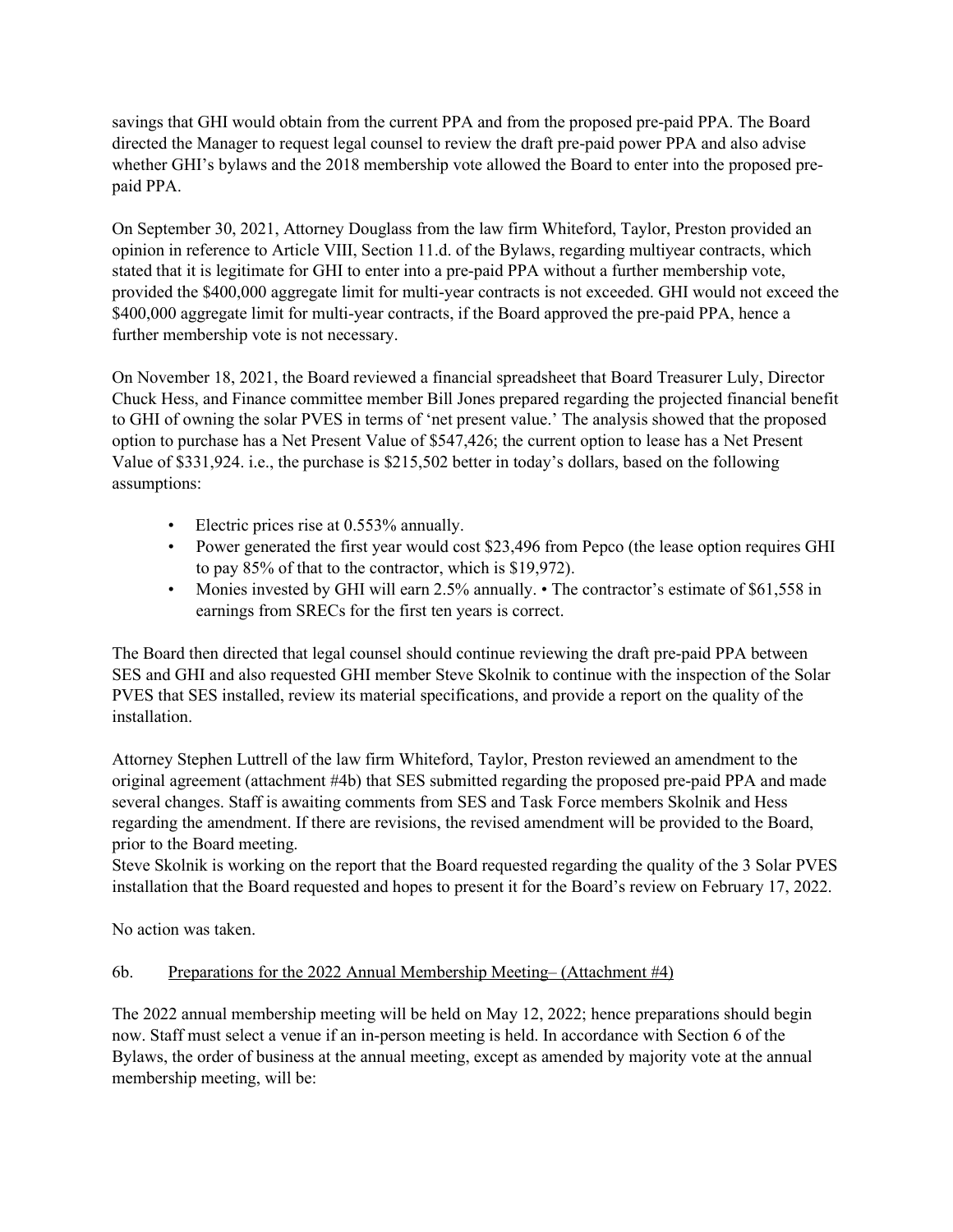- 1. Issuance of voting cards.
- 2. Proof of due notice of meeting.
- 3. Certification of presence of a quorum.
- 4. Approval of agenda.
- 5. Action on minutes of previous meeting.
- 6. Reports of officers, directors, and elected committees.
- 7. Presentation of candidates.
- 8. Nomination and election of Nominations and Elections Committee.
- 9. Old business.
- 10. New business.
- 11. Good and welfare.
- 12. Recess.

Last year, the Maryland General Assembly passed House Bill 1023 (attachment #4) that authorizes Condominiums, Homeowners Associations, and Cooperative Housing Corporations to hold meetings by telephone conference, video conference, or similar electronic means.

Due to the current coronavirus pandemic and risk posed by public gatherings, the Board may wish to consider which of the following options should be selected for the 2022 annual meeting:

- a) Hold a wholly virtual annual meeting; staff would hire Get Quorum (the company that hosted the 2020 and 2021 annual meetings) to host the meeting.
- *b)* Hold a hybrid (in-person and virtual) annual meeting on May 12, 2022. Staff would hire Get Quorum to host the virtual Zoom component of the meeting. *323 members attended the virtual meeting in 2021, and 12 members (including 2 Board members and 2 N&E Committee members) attended the in-person meeting.*

No action was taken.

## 6c. Proposed Amendments to GHI Bylaws

Board President Stefan Brodd is proposing that the Board request the membership to consider approving four proposed Bylaw amendments outlined below during the annual membership meeting on May 12, 2022. The strikethrough text delineates words to be deleted and bold underlined text delineates words added.

#### Proposed Amendment #1

Article VIII Financial Regulations; Section 11 Expenditure of Funds and Contracts; paragraph a:

No expenditure in excess of \$7,500 **\$15,000** shall be made, nor shall any obligation for the expenditure of more than said amount be incurred, except in pursuance of a motion adopted by the Board of Directors. All motions authorizing said expenditures of money or the incurring of an obligation for said expenditures of money shall state specifically the amounts of expenditures authorized and the specific purpose for which authorized. Sums thus authorized shall be applied solely to the specific objects for which they are made and for no others, except pursuant to a motion subsequently adopted by the Board of Directors. No motion authorizing the expenditure of money **in excess of \$100,000** or the incurring of any obligation for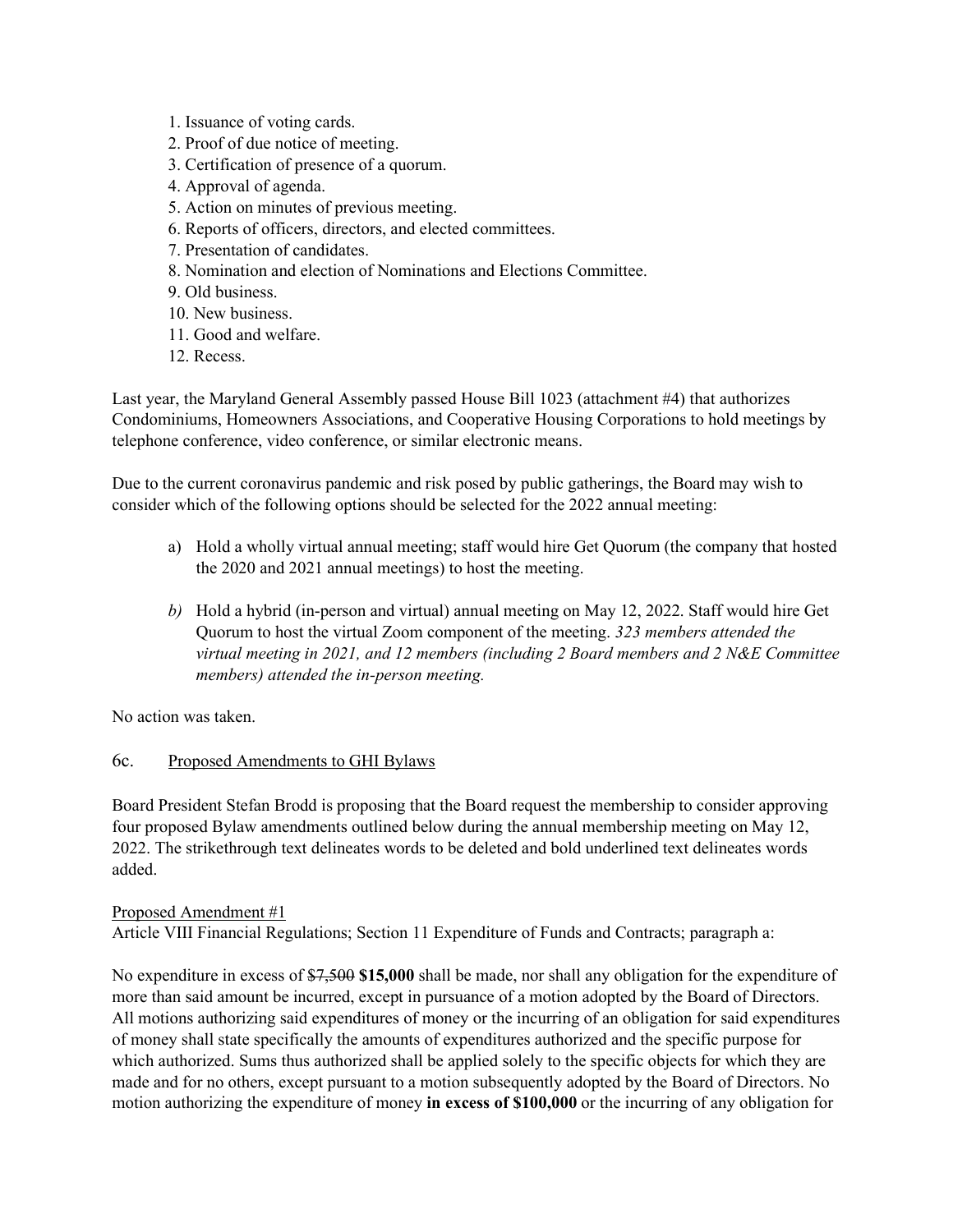the expenditure of money **of more than said amount** shall be adopted until the same shall have been approved by the Board of Directors at two separate Board meetings on two different days except in emergencies, in which event the approval of two-thirds of the entire Board shall be necessary for adoption.

*Rationale: To give the General Manager greater flexibility and efficiency in dealing with budgeted expenditures and contracts that fall between \$7,500 (current limit) and \$15,000 (proposed new limit). and increase the efficiency of the Board of Directors in not having to review these small items.* 

*To allow the Board of Directors to accept contracts between \$15,000 and \$100,000 in one reading, thus saving time and making Board operations more efficient. Contracts involving, for example, repairs to a unit that has been assigned to GHI by a member should not be unnecessarily delayed by two separate readings because it is expensive and inconvenient for both GHI and the member.* 

#### Proposed Amendment #2

In Article III Membership; Section 3 Privileges of Members:

Members of the Corporation shall be permitted to attend meetings of the Board of Directors and shall be excluded from such meetings only if the Board by a three-fourths **two-thirds** vote should enter into an executive session **hold a closed meeting**. Any consideration of contracts in Executive Session **a closed meeting** requires prior public announcement of the nature and scope of the contracts by printed and electronic means as soon as practicable. The Board shall not make policy decisions in Executive Session **a closed meeting**, but may decide in such sessions matters affecting individual members, employees, pending litigation, or contract negotiations. All 5 members of the Corporation shall have the right to inspect and copy the record of the names and addresses of all members of the Corporation at any time during regular office hours of the Corporation, provided that such member asking to examine and/or copy the list shall sign a statement that the list will not be used for a purpose other than for contacts with members covering business concerning the Corporation. All members of the Corporation shall have the right to inspect and copy the approved minutes of the Board of Directors (excluding minutes of any **closed** meeting held in executive session) at reasonable times and under reasonable regulations established by the Board of Directors.

*Rationale: Change "executive session" to "closed meeting" to bring the terminology in GHI Bylaws into accordance with the Maryland Cooperative Housing Corporation Act and use a term more easily understood by members.* 

#### Proposed Amendment #3

In Article VII Committees; Section 2 Audit Committee; paragraph c:

Members of the Audit Committee shall have the right to attend all regular and special meetings of the Board of Directors of GHI and all subsidiary corporations, including executive sessions **closed meetings**, and shall be furnished with copies of all minutes……………….

*Rationale: Change "executive sessions" to "closed meetings" to bring the terminology in GHI Bylaws into accordance with the Maryland Cooperative Housing Corporation Act and use a term more easily understood by members.* 

Proposed Amendment #4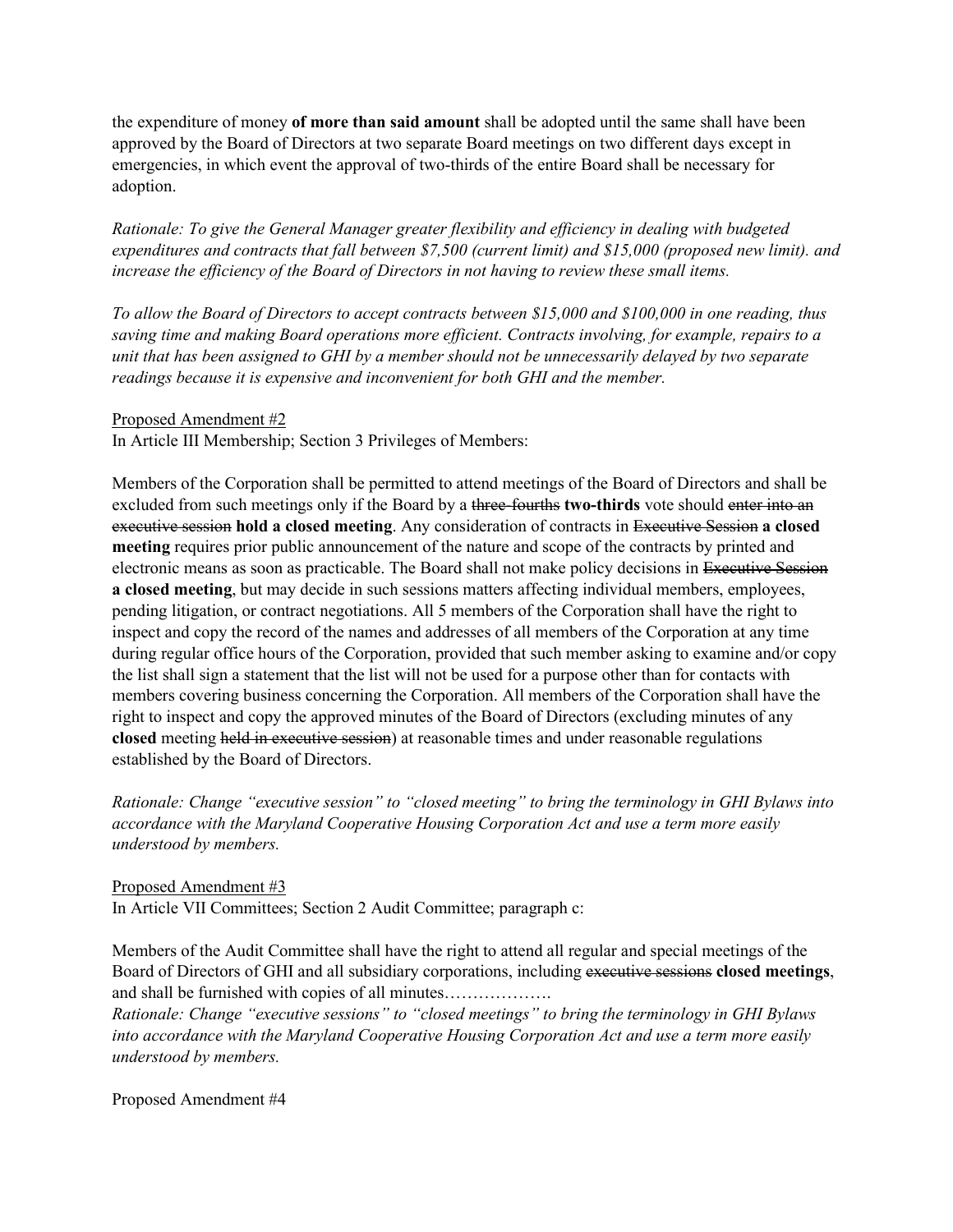In Article V Directors; Section 5 Meetings:

The Board shall hold regular meetings at least twice monthly except during the months of June, July, and August when it shall meet **at least** monthly……………

*Rationale: To reflect the reality that the Board of Directors has for years met at two regular Board meetings during the summer months.*

**Motion: I move that the Board of Directors direct the Manager to request legal counsel to review the proposed bylaw amendment as sent to the attorney and recommend changes to the language that are necessary.**

|                                                                                                      | Carried: 9-0 |
|------------------------------------------------------------------------------------------------------|--------------|
| Proposal to Install a Serviceside Porch with a Gable Roof at 73-Q Ridge Road– (Attachment #5)<br>6d. |              |

On December 3, 2021, staff received a Type I permit request (attachment#5) from the member at 73-Q Ridge Road who desires to remove a serviceside shed roof overhanging the front door of the unit and install a porch equipped with a gable roof. This request requires an exception to GHI Rule:

**§X.G.7**, "The rooflines of an addition should be of the same type as the original structure or blend with the existing lines.

During the ARC meeting on January 12, 2022, the following points were discussed:

- a. The member proposes to replace their existing shed roof porch with a larger 11'-6" x 6'- 3" porch that will have a gable roof.
- b. The design of the new porch complies with all other GHI rules.
- c. The slope of the proposed gable roof is  $4:12$  as shown on page 2 of attachment #5.
- d. The ARC was impressed that the Member received consent forms from every adjacent neighbor in the court.
- e. The ARC would prefer that the gable roof match the slope of the main building roof as much as possible. The ARC recommended by a vote of 5-0-0 that the Board of Directors grant an exception to GHI Rule §X.G.7 to permit the construction of the proposed serviceside porch at 73-Q Ridge Road with a roof pitch that matches that of the main building as close as possible. After the ARC meeting, the slope of the main building roof was confirmed to be 7.5:12. The member's contractor prepared an exhibit (page #2a of attachment #5) which shows that the porch roof slope cannot be greater than the 4:12 proposed.

**Motion: I move that the Board of Directors grant an exception to GHI Rule §X.G.7, thereby allowing the member of 73-Q Ridge Road to construct a serviceside porch addition at 73-Q Ridge Road with a 4:12 roof pitch.** 

Opposed: Hess

Moved: James Seconded: Bilyeu Carried 8-1-0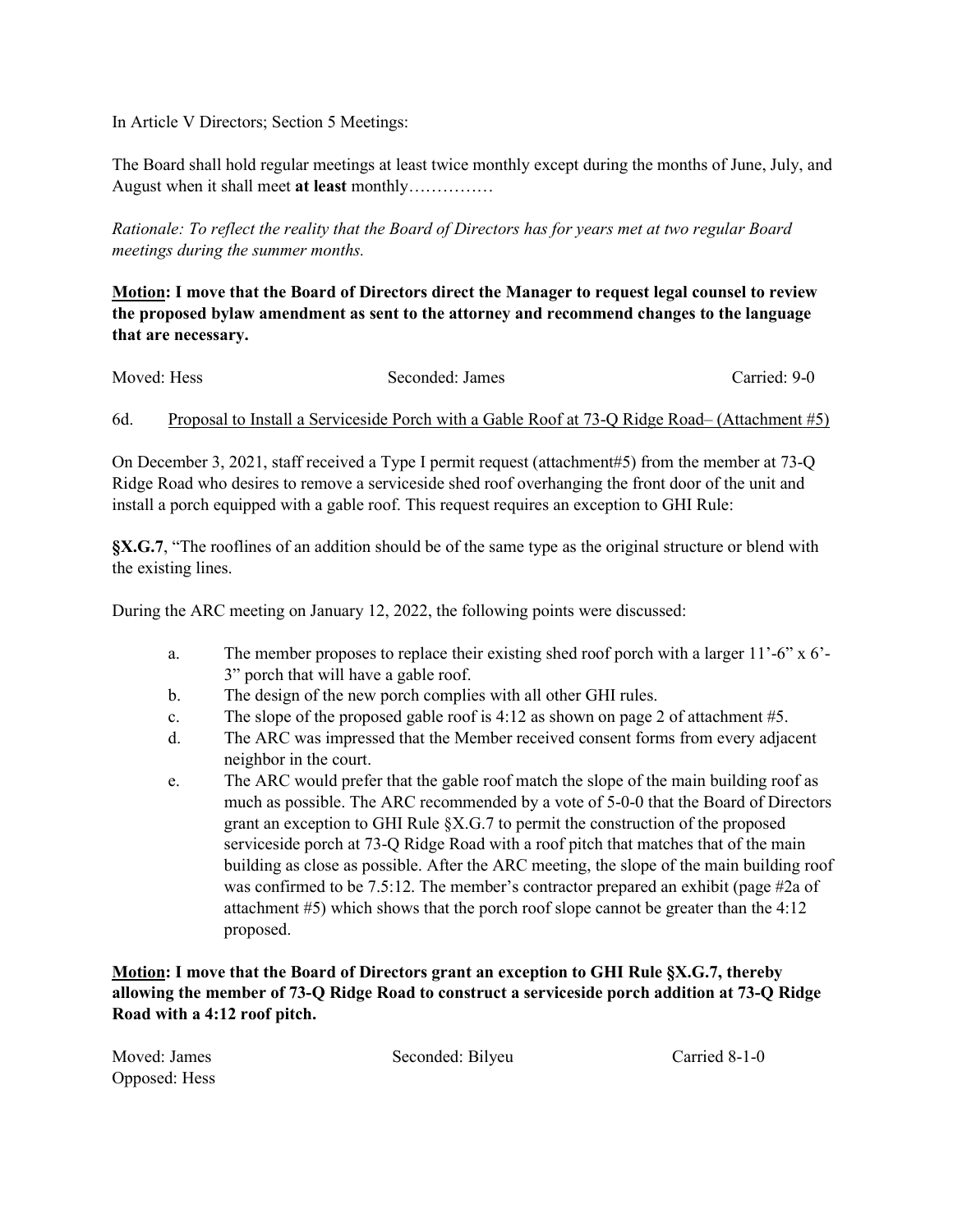## 6e. Suggestions from a Member for Protecting Neighbors' Rights During GHI Addition Permit Process– (Attachment #6)

The member at 33-N Ridge Road submitted several suggestions that are detailed in attachment #6, for ensuring transparency and protection of neighbors' rights during GHI addition permit reviews.

**Motion: I move that the Board of Directors direct the Buildings Committee to review the suggestions for ensuring transparency and protection of neighbors' rights during GHI addition permit reviews, that the member of 33-N Ridge Road submitted, and recommend which suggestions should be adopted.**

| Moved: Bilyeu | Seconded: Hess | Carried: 9-0 |
|---------------|----------------|--------------|
|               |                |              |

# 6f. 2022 Maryland Legislative Bills that may Impact GHI – (Attachments #7a-7c)

The Legislative Government Affairs Committee has requested that the Board review the following three bills that are being considered during the 2022 MD General Assembly Session and advise whether it wishes the Committee to take any action in support of or against the bills on GHI's behalf:

# • **Cooperative Housing Corporations and Condominium Associations – Evidence of Insurance (SB 65/HB117) – (Attachment #7a )**

If this bill is passed, a cooperative housing corporation could require that a member maintain insurance coverage such as an HO-6 policy and provide evidence of such coverage on request.

# **• Cooperative Housing Corporations – Property Insurance Deductibles – Member Responsibility (SB 145/HB197) – (Attachment #7b )**

If this bill is passed, a member of a cooperative housing corporation could be required to pay a certain amount of the cooperative housing corporation's property or liability insurance deductible not exceeding \$10,000 if damage to the common elements originated in the member's unit.

# **• Real Property – Regulation of Common Ownership Community Managers (HB 26) – (Attachment #7c)**

If this bill is passed, a State Board of Common Ownership Community Managers would oversee the licensing of community managers who provide management services for common ownership communities and require those communities to register with the Board under certain circumstances.

This item is on the agenda for discussion and possible action.

Board agreed for President Brodd to draft a letter outlining GHI's perspective on both bills and identifying areas of concern for the future of the legislation.

# 6g. Review 2021-22 Board Action Plan & Committee Task List– (Attachments #8a-8b)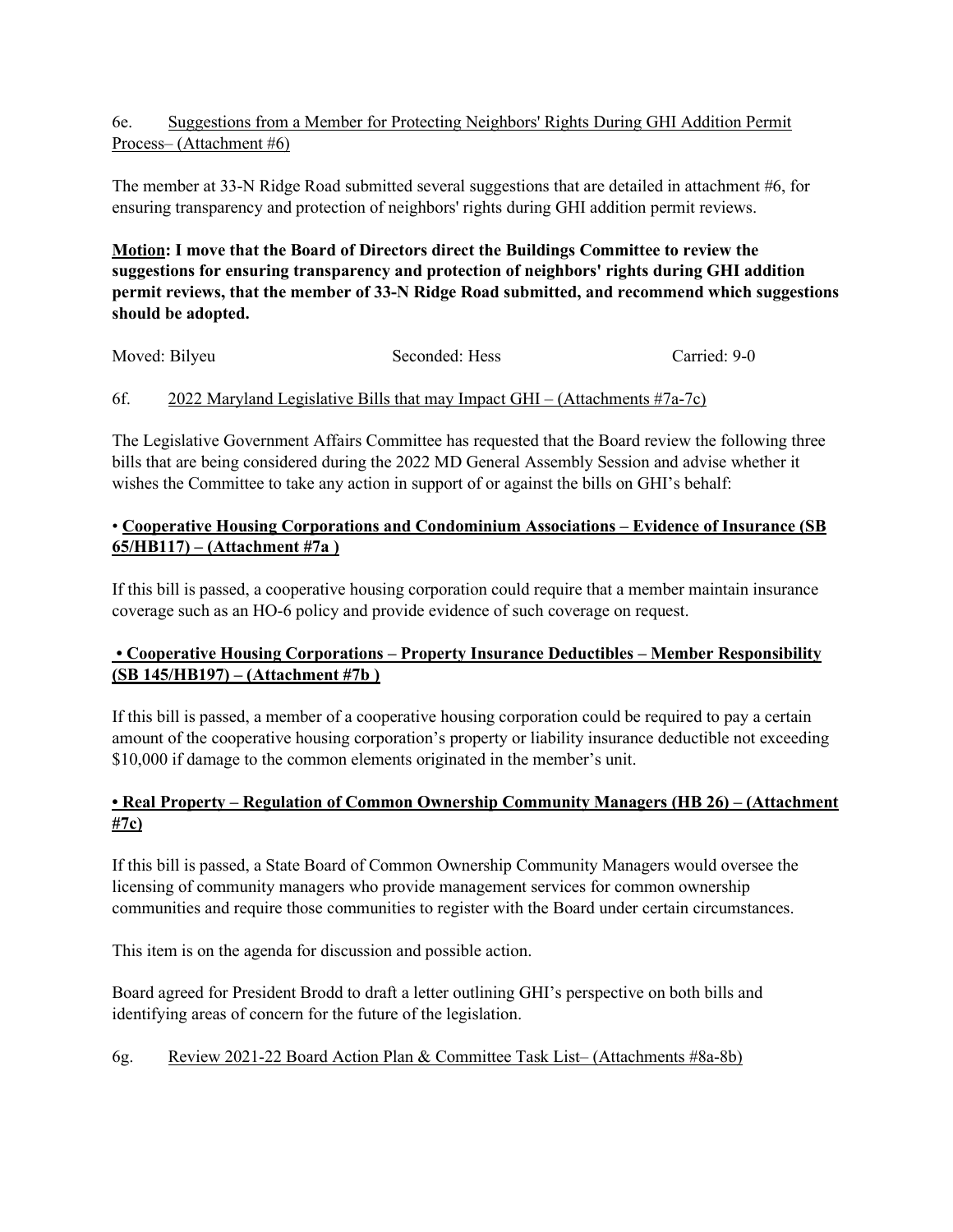Attachment #8a is the updated 2021-22 Board Action Plan as of January 25, 2022. Attachment #8b is the updated Committee Task List. The Board should review the activities that are in progress and discuss steps to initiate tasks in the Board Action Plan that have not begun.

Taking in to account the contents of the list and the late hour when the matter came up for discussion, the Board decided to break the list down by focusing on one task at each Board meeting going forward.

Directors focused on Section A and updated tasks contained within that segment. Section B will be the focus on February 17, 2022.

### 6h. Motion to Hold a Closed Meeting on February 17, 2022

## **Motion: I move to hold a closed meeting of the Board of Directors at 7:00 pm on February 17, 2022.**

Moved: Hess Seconded: Carter-Woodbridge Carried 9-0

7. Items of Information

### 7a. Status of Yardi Property Management System Implementation and Website Upgrade

### A. Yardi Implementation:

In the 4th quarter of 2020, the Board approved a contract with Yardi Systems, Inc. for GHI's utilization of the company's property management software. The objectives for utilizing Yardi were as follows:

> • Unify the computer software used for GHI finance, maintenance, and member operations.

• Provide a member-private intranet that is pertinent to GHI members, allowing the separation of the GHI public website and internal member-related information.

• Better communication with members through a dedicated portal, providing an online method for up-to-date information on their co-op payment details, maintenance work orders, and important information.

In February 2021, staff began meeting with Yardi representatives to commence the implementation. Transfer of data from the existing Jenark Financial and MicroMain Maintenance Management systems began, with key staff involved being trained on the operation of Yardi and with gathering information from appropriate fields in existing databases for transfer to the Yardi system. Implementation of the Yardi system has been slow due to departures of the following key employees during 2021 who needed to be involved in the implementation and /or trained to utilize different modules of the new system.

- Director of Maintenance
- Director of Member Services
- Warehouse Manager
- Administrative Assistant (Member Services)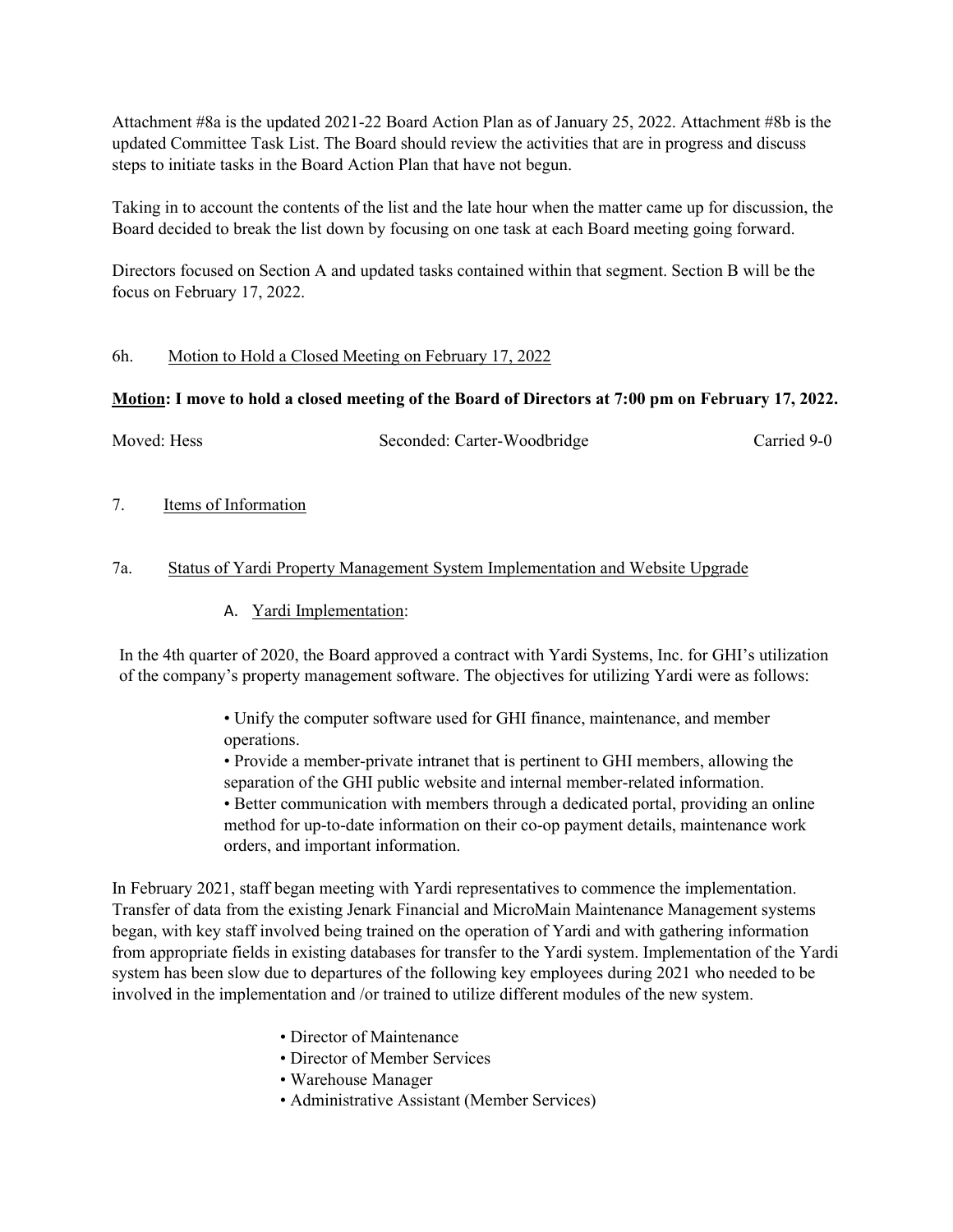• Executive Assistant (Management Office)

Fortunately, retired Assistant Manager Tom Sporney has been able to assist staff on a part-time basis with the implementation of the Maintenance and Inventory Management module and Member Portal.

At present, the estimated completion percentages for the three primary Yardi modules are as follows:

- Financial module 85%
- Maintenance and Inventory Management 75%

• Member Portal – 80% Staff is planning to implement a sequenced rollout of the modules in the following order:

• Financial module

- Introduction of the portal for member use for finances and information
- Maintenance and Inventory management
- Enabling access to work order information on the member portal

Staff hopes that Yardi will be fully operational by the end of May 2022.

### B. Website Upgrade

After November 2022, Drupal won't be releasing security updates for GHI's website operating system (Drupal 7) and it may become less and less secure. Moving to the latest Drupal 9 version would likely require a complete rebuild of our website.

Last September, a GHI Website Task Force recommended that GHI should build a new website with a WordPress platform. By the end of January 2022, staff will fully decide what content should either remain on the website, be removed completely, or be transferred to the Yardi member portal. Starting in February, member Ken Shields who chaired the Website Task Force has volunteered to assist staff in developing a Request for Proposals document to solicit bids from firms to build a new website with a WordPress platform. The content on the current website will be moved to the new website while allowing for the addition of new features and functions at a later date.

No action was taken.

#### 7b. Staffing Updates

A staffing update was last provided to the Board on November 18, 2021. Since then, the following changes have occurred:

| <b>New Hires</b>           | <b>Job Title</b>                | <b>Effective Date</b> |
|----------------------------|---------------------------------|-----------------------|
| Jim Morris                 | Director of Maintenance         | 12/6/2021             |
| Daryle Garland             | Carpenter II                    | 12/27/2021            |
| Victor Chiqbue             | Warehouse Specialist            | 1/18/2022             |
|                            |                                 |                       |
| <b>Impending New Hires</b> | <b>Job Title</b>                | <b>Effective Date</b> |
| Talyzia Jenkins            | Administrative Assistant (Front | 1/31/2022             |
|                            | Desk)                           |                       |